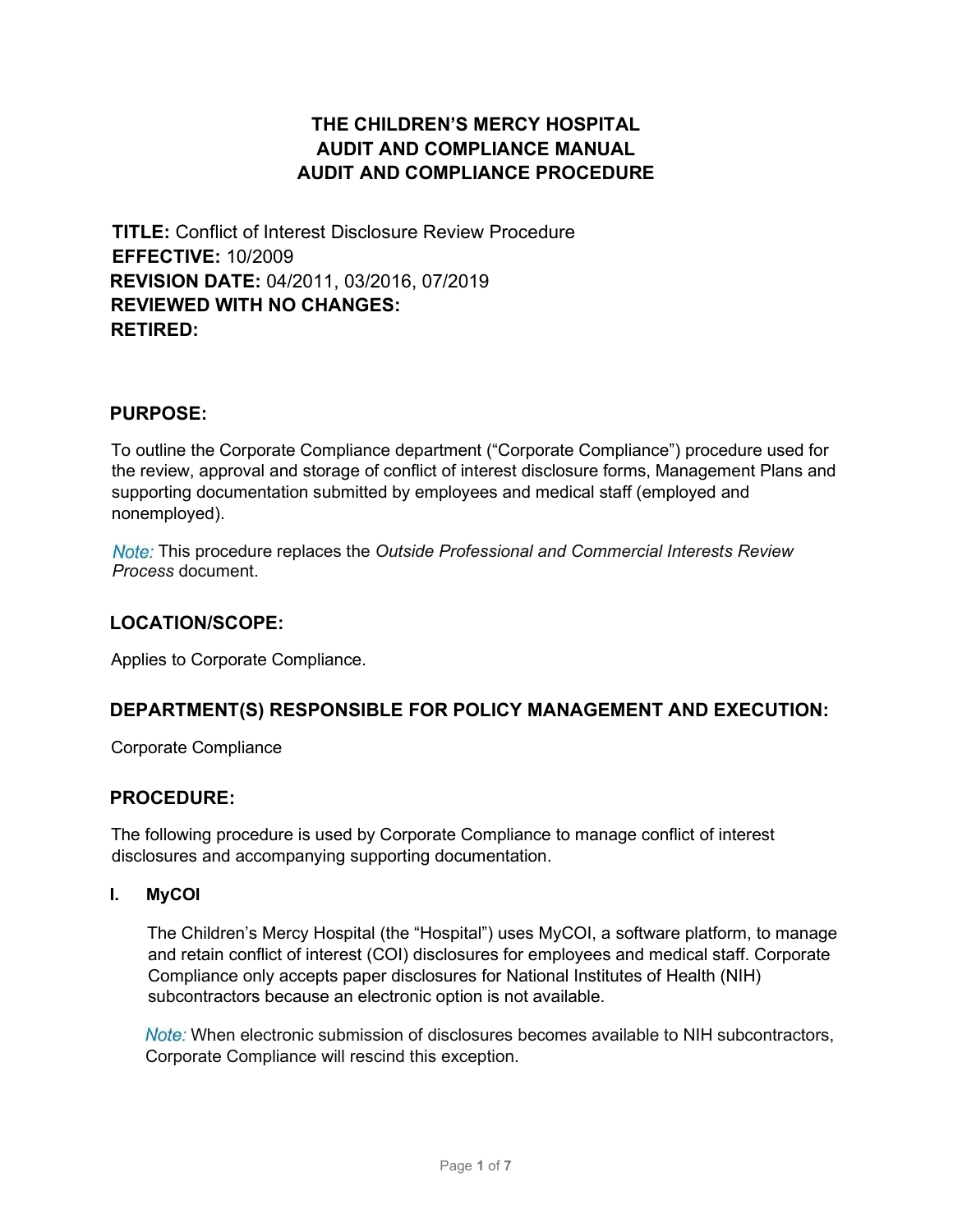## II. Board Member and Captive Conflict of Interest

The processes for board members and captive COI are outlined in the Board of Directors Conflict of Interest Policy and Captive Procedure.

### III. Medical Staff Conflict of Interest

### A. Employed Medical Staff

Employed medical staff are required to complete the COI disclosure through MyCOI within 30 days of employment and during the annual employee COI completion period (usually July 1 – September 30).

#### B. Non-Employed Medical Staff

The Hospital does not track COI for non-employed medical staff.

### IV. Employee Conflict of Interest

Employees are required to complete a COI disclosure through MyCOI:

- at the time of employment (within 30 days),
- any time the employee's outside relationships change,
- annually during the COI completion period (usually July  $1 -$  September 30), and
- in accordance with the Conflict of Interest Reporting Public Health Service Funded Research Policy.

### V. Compliance Review of Disclosures

A. If the individual has a possible bias or there is a correlation between Financial Interest disclosures and institutional responsibilities, the Compliance Program Manager will recommend to the individual a Management Plan to mitigate the disclosure.

Routine Management Plans (see Exhibit A) are determined, selected from a predetermined list of mitigations in the MyCOI system, and then sent to the individual to accept or reject.

*Note:* If the mitigation is not in the predetermined list of mitigations, it can be added.

B. If a disclosure cannot be mitigated through a Management Plan or there is a refusal of the individual to accept the proposed Management Plan, the Compliance Program Manager will consult with the COI Committee for resolution.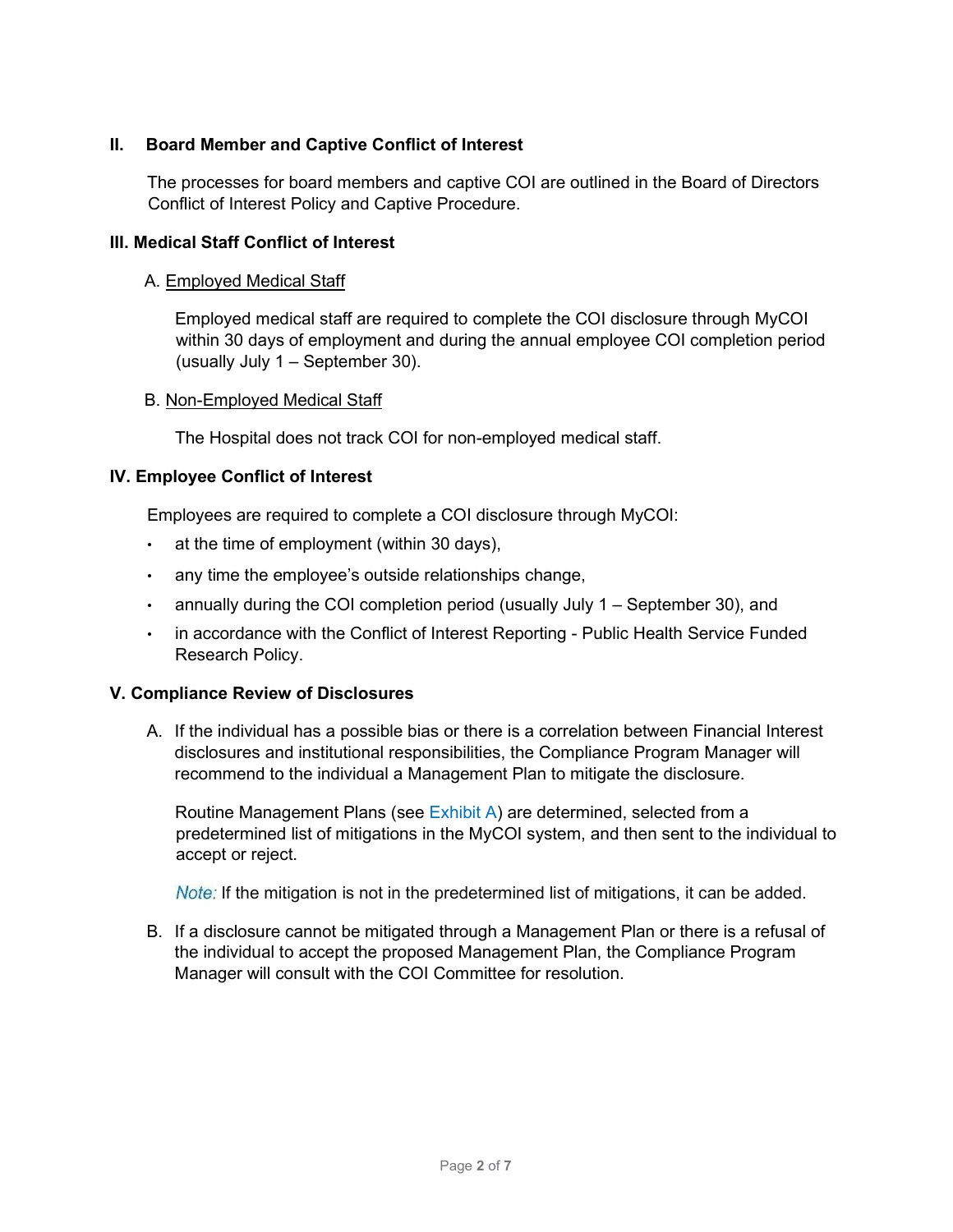### VI. COI Committee

- A. Disclosures which cannot be remedied by the Compliance Program Manager or for which the Compliance Program Manager requests the COI Committee's input, the COI Committee will be consulted.
	- 1. The individual disclosing the interest is notified of the escalation to the COI Committee and has the opportunity to present their concerns.
	- 2. The COI Committee is the final authority regarding COI disclosures.

#### VII. Monitoring Conflict of Interest Activities

- A. The Compliance Program Manager is responsible for running and analyzing the following reports from MyCOI:
	- Certification reports: Displays all disclosure updates, annual certifications, and research certifications created in the MyCOI system by individual
	- Discloser reports: Provides a list of Hospital employees that have provided a disclosure
	- Disclosure reports: Displays disclosed information provided by Hospital employees
- B. The Compliance Program Manager will monitor and review the reports and, if applicable, develop a plan to address outliers such as non-compliant employees.

#### VIII. Disclosure Retention and Access

- A. Disclosures, Management Plans and supporting documentation are retained in the MyCOI system.
- B. Access to individual employee disclosures are limited to the Privacy Officer, Compliance Program Manager, Vice President of Audit and Compliance, and the MyCOI IT support staff.
	- 1. Grants administration has limited access to researchers' COI disclosures. This access is limited to show completed or not completed status and the date of completion.
	- 2. Problematic disclosures for individuals involved in research activities will be reported to the Institutional Review Board (IRB) in accordance with the Conflict of Interest Reporting - Public Health Service Funded Research Policy.
- C. Corporate Compliance may consult with the Office of the General Counsel/Risk Management regarding information about the employee's duties, decision-making responsibilities and relationships with the Hospital and the reported disclosures as applicable.
- D. In the event that a mitigation of the individual's disclosure cannot be established, and the Office of the General Counsel/Risk Management has determined the individual's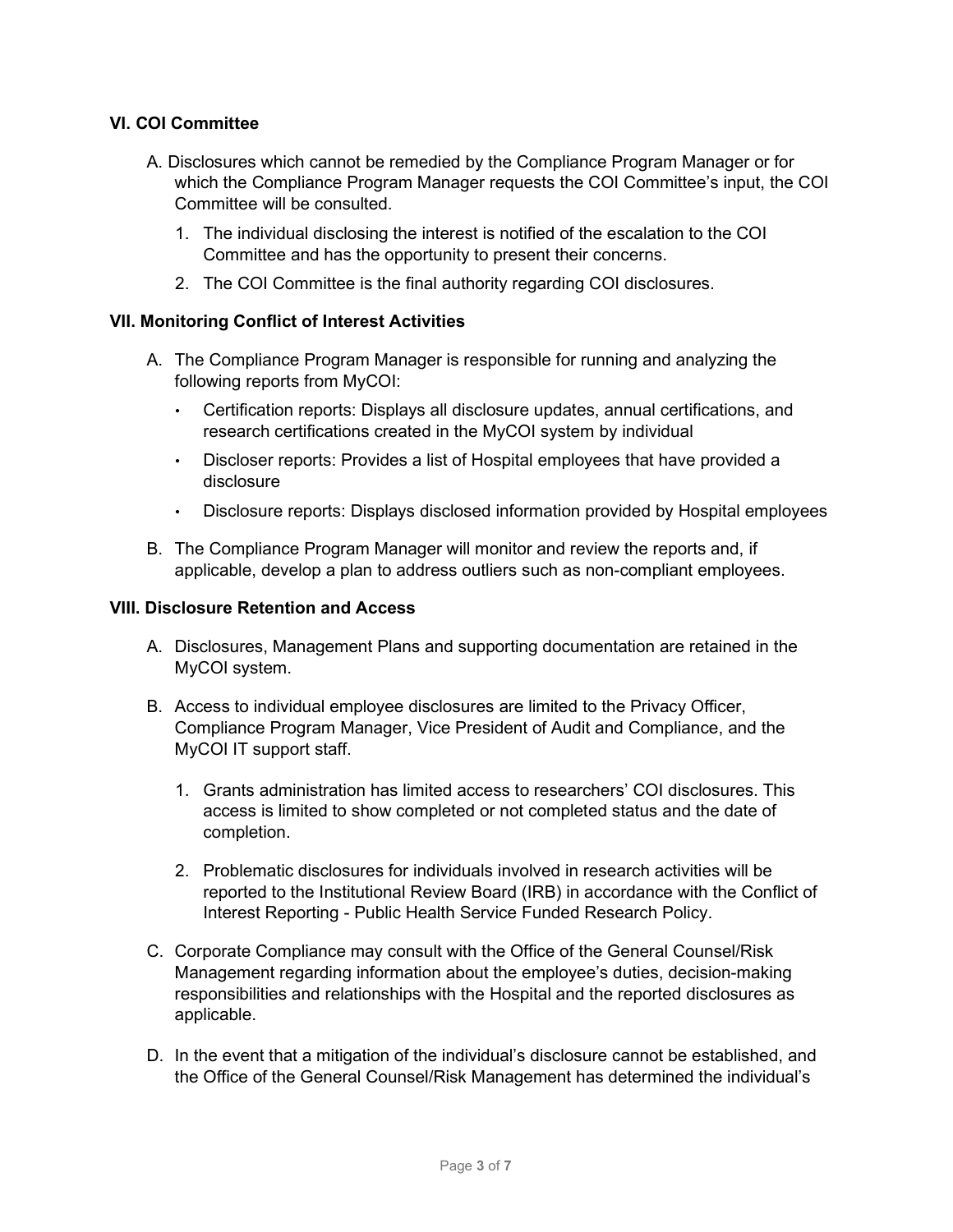inability to objectively perform their job duties, the individual's manager and the Employee Relations team may be consulted regarding employment concerns.

# DEFINITIONS:

Financial Interest (FI) means one or more of the following financial interests of an investigator and/or his/her immediate family member received in the 12 months preceding the disclosure which appear to be related to the investigator's institutional responsibilities:

- Payments or remuneration including salary and any non-salary (consulting fees, honoraria, paid authorship)
- Equity interest including stock, stock option or other ownership interest
- Income related to intellectual property rights and interest, such as patents and copyrights  $\cdot$ Any reimbursed or sponsored travel related to their institutional responsibilities (sponsor travel that is paid on behalf of the investigators to the Hospital does not require disclosure by the investigator); includes any entity (including non-profits) except federal, state or local government agency; an institution of higher education; an academic teaching hospital; a medical center; or a research institute that is affiliated with an institution of higher education

Financial Interests do not include the following:

- Salary, royalties, or other remuneration paid by Hospital to the investigator if the investigator is currently employed or appointed by Hospital
- Intellectual property rights assigned to the Hospital and agreements to share in royalties related to such rights
- Income from investment vehicles, such as mutual funds and retirement accounts, as long as the investigator does not directly control the investment decisions made in these vehicles
- Income from seminars, lectures or teaching and service on advisory or review panels for federal, state or local government agencies; institutions of higher education; academic teaching hospitals; medical centers; or research institutes affiliated with an institution of higher education
- Payment made directly to Hospital; however, if payment for services is paid directly to the investigator, the remuneration must be disclosed regardless of whether the money will be turned over to the Hospital or will be used to support the investigator's future research activities

**Management Plan** means a plan of action to address a financial conflict of interest which can include reducing or eliminating the conflict to ensure – to the extent possible – that the design, conduct and reporting of research will be free from bias.

# REQUESTS FOR GUIDANCE REGARDING THIS PROCEDURE:

Requests for guidance regarding this policy will be directed to the Compliance Program Manager.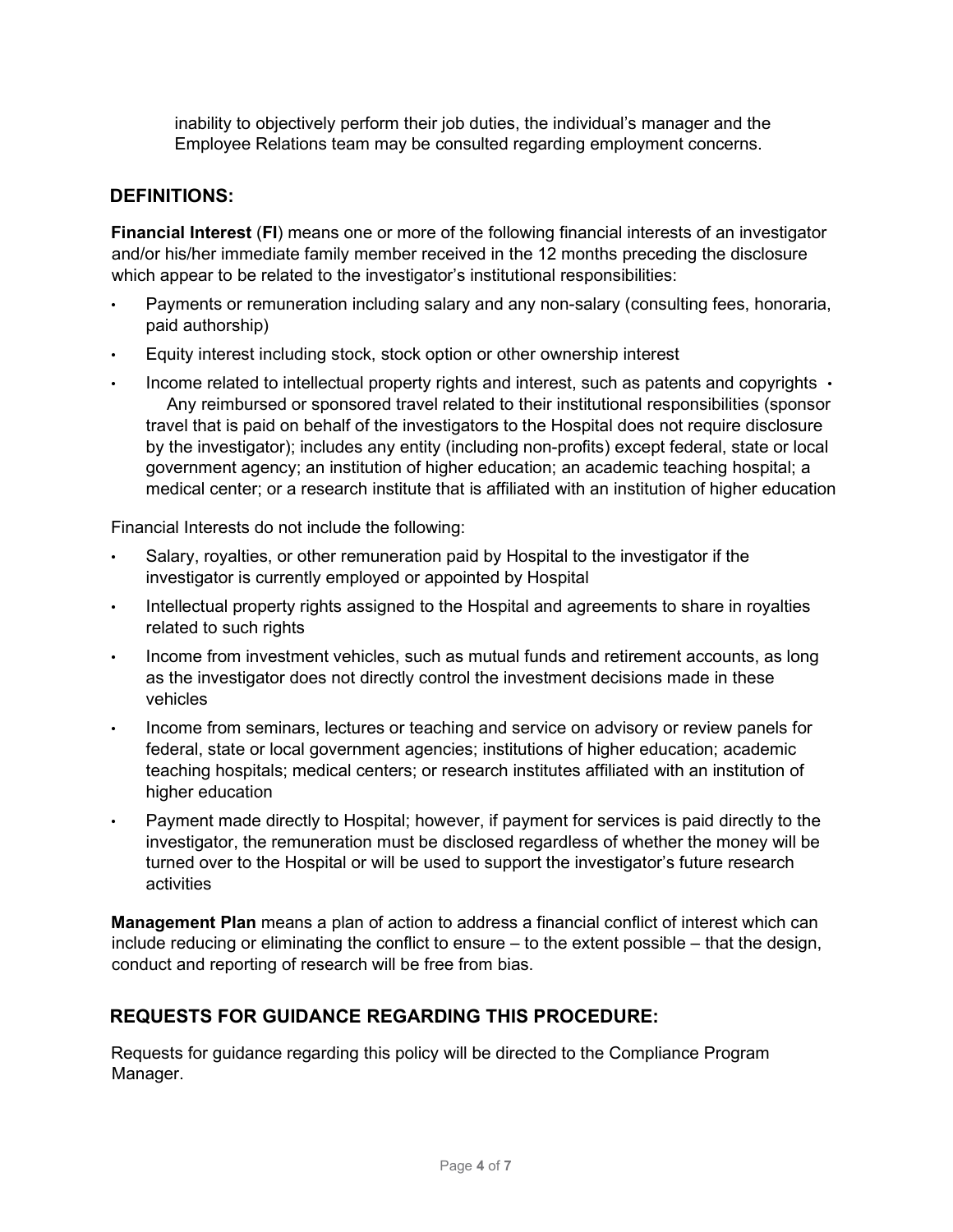# BUSINESS CONTINUITY AND DISASTER (BCD) PLAN:

Unless otherwise indicated, requirements in this document remain applicable during a business continuity and disaster (BCD) situation.

## MEASUREMENTS/METRICS:

- Quarterly reporting: Number of hospital-wide management plans and the percentage of total disclosures
- Quarterly reporting: Number of research management plans and percentage of hospitalwide total disclosures
- Quarterly reporting: Top five Management Plan types
- Number of Management Plans escalated to the COI Committee
- Number of individuals non-compliant with completion of annual COI disclosure

## RECOURSE FOR NON-COMPLIANCE:

Non-compliance will be addressed in accordance with the Conduct and Discipline Policy.

## RELATED POLICIES:

Board of Directors Conflict of Interest Policy Captive Procedure Conflict of Interest Policy Conflict of Interest Reporting - Public Health Service Funded Research Policy Form 990 Procedure Solicitation and Distribution Policy

## RELATED FORMS:

## REFERENCES:

## REGULATIONS:

TJC LD 02.02.01 EP 3

## KEYWORD SEARCH:

conflict of interest, COI, MyCOI, disclosure, management plan, COI Committee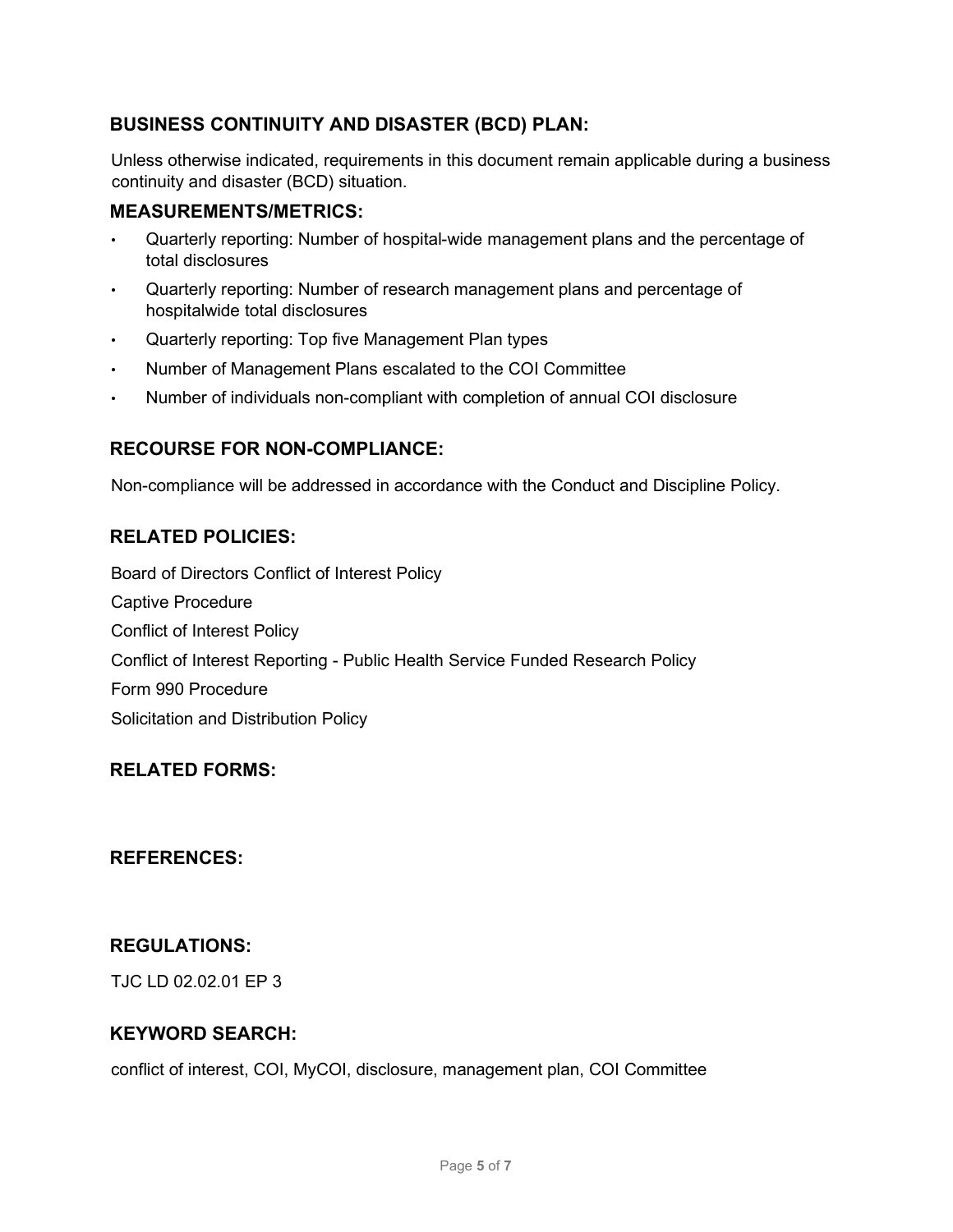# POLICY CONTENT OWNER(S):

Eric Hughlon, Program Manager, Corporate Compliance

# ADMINISTRATIVE COUNCIL SPONSOR:

Kim Brown, VP, Audit and Compliance

## REVIEW PERIOD:

Three (3) years REVIEWED BY:

Shelli Crocker, Information Security Compliance Officer, Corporate Compliance Patricia Eshleman, Research Compliance Officer, Corporate Compliance Lyn Henry, Director, Compliance Coding and Education, Corporate Compliance Mikki Massey, Privacy Officer, Corporate Compliance

 $\mathcal{L}_\text{max} = \frac{1}{2} \sum_{i=1}^{n} \frac{1}{2} \sum_{i=1}^{n} \frac{1}{2} \sum_{i=1}^{n} \frac{1}{2} \sum_{i=1}^{n} \frac{1}{2} \sum_{i=1}^{n} \frac{1}{2} \sum_{i=1}^{n} \frac{1}{2} \sum_{i=1}^{n} \frac{1}{2} \sum_{i=1}^{n} \frac{1}{2} \sum_{i=1}^{n} \frac{1}{2} \sum_{i=1}^{n} \frac{1}{2} \sum_{i=1}^{n} \frac{1}{2} \sum_{i=1}^{n} \frac{1$ 

## FINAL APPROVAL:

Kim Brown July 8, 2019

Kim Brown, CPA, MBA, CHC DATE: Date Date Vice President, Audit and Compliance

# EXHIBIT A

The following list outlines recommended Management Plan options:

- Employee and supervisor review the Conflict of Interest Policy and address potential conflict of interest, protection of patient information and proper use of Hospital resources
- Employee and supervisor review Solicitation and Distribution Policy and address prohibition of soliciting/advertising/promoting employee's outside activities while acting on Hospital's behalf
- Employee recuses him/herself from participation in discussions or decision-making roles regarding the disclosed entity and/or its competitors
- Employee publicly discloses outside professional and commercial interests (when presenting or publishing research; to staff members working on research project; to the Hospital's IRB)